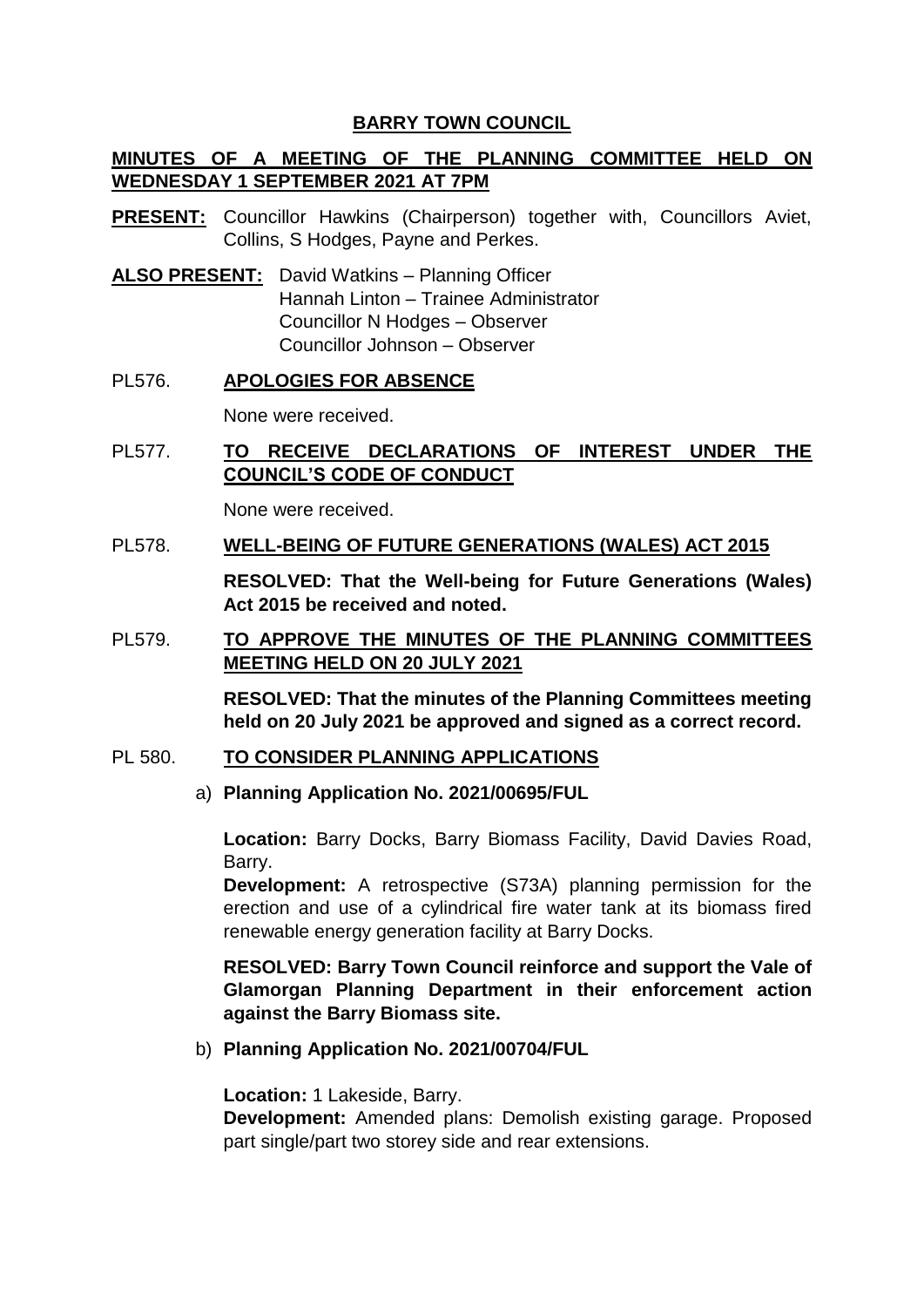### **RESOLVED: No objections.**

### c) **Planning Application No. 2021/00770/RG3**

**Location:** Golf Hut, Porthkerry Country Park, Park Road, Barry. **Development:** Tourism uses which may include A3 food and drink/takeaway, bike hire, recreational activity centre, small scale retails (A1).

#### **RESOLVED: No objections subject to the following comments;**

- **1. Barry Town Council are consulted on any further proposals and uses for the refurbished Golf Hut.**
- **2. The refurbished Golf Hut is not used for holiday accommodation.**
- **3. Any proposed retail use shall be appropriate in nature and scale to the character of the local environment associated with Porthkerry Park.**
- d) **Planning Application No. 2021/00900/FUL**

Location: Scout Hall at 11<sup>th</sup> Barry Sea Cadets, Illminster Street, Barry. **Development:** Proposed single storey extension.

#### **RESOLVED: No objections.**

## e) **Planning Application No. 2021/01105/RG3**

**Location:** Court Road Depot, Barry Road, Barry. **Development:** Proposed Pupil Referral Unit (PRU) School and Associated works.

**RESOLVED: No objections subject to the satisfaction of the Vale of Glamorgan Planning and Highway departments in terms of both highway and pedestrian safety.** 

## f) **Planning Application No. 2021/01123/FUL**

**Location:** The Goodsheds, Barry.

**Development:** Proposed development of 34 affordable residential apartments, tourist accommodation, employment spaces, outdoor gym and associated works of land South and West.

**RESOLVED: Barry Town Council strongly objects to the current proposals for the following reasons;**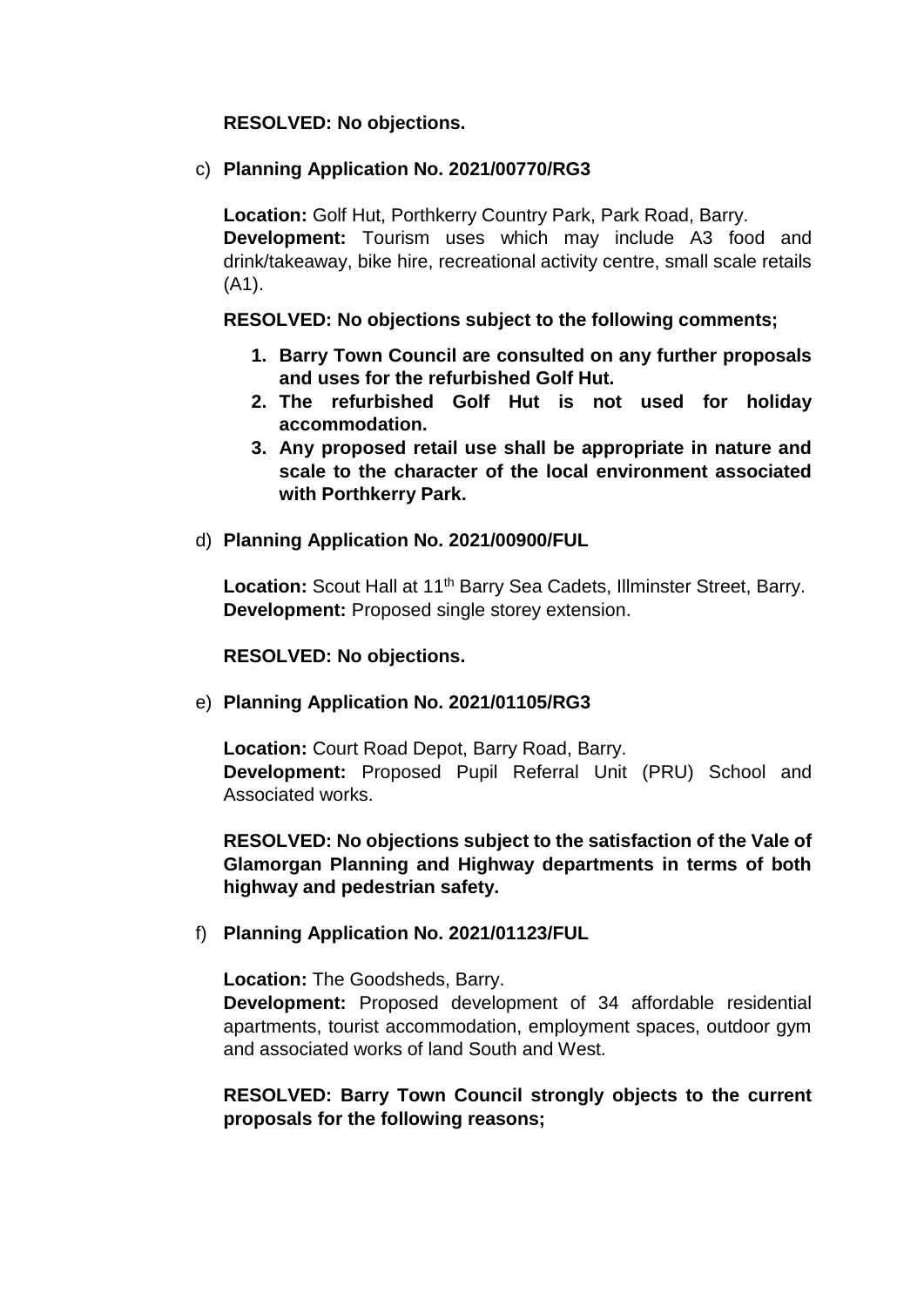- **1. The provision of 10 employment containers will be detrimental to the amenity of the occupants of the proposed/existing residential units by virtue of noise and general disturbance.**
- **2. There is no additional off street parking provision to cater for the proposed 34 new flats; 5 toad carriages and also no commercial loading/unloading bays for the 10 employment containers.**
- **3. There is no detailed landscaping scheme for the site.**
- **4. No details of the open air gym area to be relocated to the eastern end of the site and this could be detrimental to the amenity enjoyed by existing/proposed flats at this location.**
- **5. The proposals are an over development of the site and unsatisfactory in terms of poor design; lack of off street parking and loading/unloading areas; disruption to the amenity of existing/proposed residents within the overall site.**
- g) **Planning Application No. 2021/01131/FUL**

**Location:** 50 Brookfield Avenue, Barry. **Development:** Proposed single storey rear extension with first floor side extension over garage.

# **RESOLVED: No objections.**

h) **Planning Application No. 2021/01143/FUL**

**Location:** 39 Clos Maes Dyfan, Barry. **Development:** Single storey extension to include living room and shower room.

## **RESOLVED: No objections.**

# PL581. **TO CONSIDER TABLED APPLICATIONS**

## a) **Planning Application No. 2021/01103/FUL**

**Location:** 291 Gladstone Road, Barry. **Development:** Demolition of existing rear flat roof structure. Proposed single storey rear extension(s) with hip to gable roof extension and alterations to fenestration design and all associated external works

## **RESOLVED: No objections.**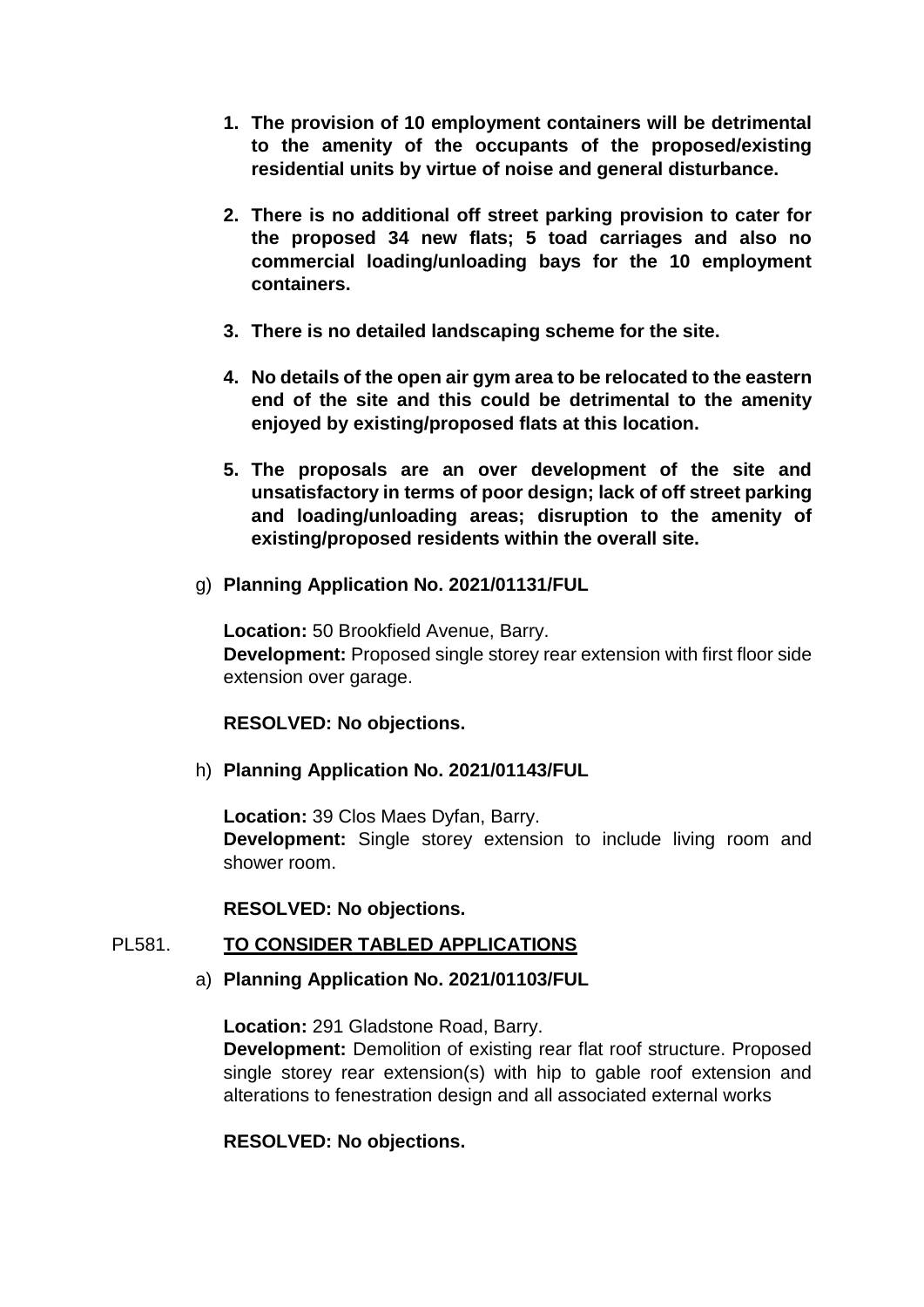#### b) **Planning Application No. 2021/01235/FUL**

**Location:** 23 Ffordd Cwm Cidi, Barry **Development:** Proposed single storey mono-pitch rear extension, garage conversion to habitable room and new Porch arrangement

### **RESOLVED: No objections.**

#### PL582. **LOCAL PLANNING AUTHORITY DECISIONS**

Members requested clarification on Planning Application 2016/00355/FUL in relation to the observation from Barry Town Council. The Planning Officer advised it should read Objection.

**RESOLVED: That the Local Planning Authority Decisions be received noting that observation for Planning Application No. 2016/00355/FUL should read objection.** 

## PL583. **APPLICATION FOR A PREMISES LICENCE – THE LICENCING ACT 2003**

a) Sea View Convenience Store, Unit 1, Esplanade Buildings, Friars Road, Barry, CF62 5TJ.

**RESOLVED: That the Planning Officer investigate the restrictions due to the alcohol free zone in the area and the hours stated on application.** 

## PL584. **PROPOSED PROHIBITATION OF WAITING AT ANY TIME TRAFFIC REGULATION ORDER – IF 941 CARDIFF ROAD, BARRY**

Members were provided with a proposed prohibition of waiting at any time traffic regulation order – IF 941 Cardiff Road, Barry.

**RESOLVED: That the proposed prohibition of waiting at any time traffic regulation order – IF 941 Cardiff Road, Barry be received and noted.**

## PL585. **APPLICATIONS DEALT WITH UNDER DELEGATED POWERS – FOR INFORMATION ONLY**

Members were updated with the applications that had been dealt with under the Planning Committee's Scheme of Delegation since its last meeting held on 20 July 2021.

**RESOLVED: That the applications dealt with under delegated powers be received and noted**